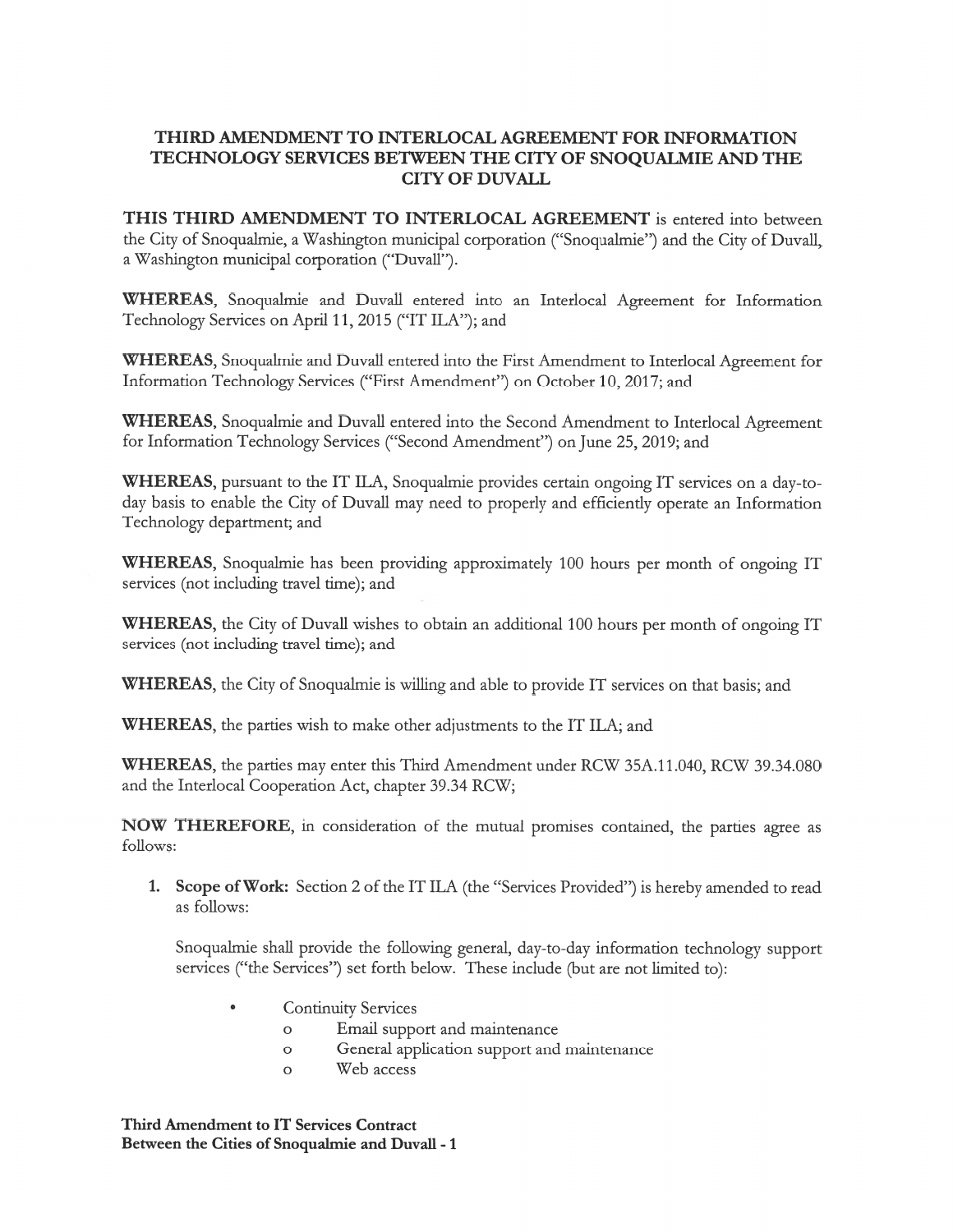- <sup>0</sup> Disaster recovery
- Personal Computing Services
	- <sup>0</sup> Desktop suppor<sup>t</sup> and maintenance
	- <sup>0</sup> Mobile laptop suppor<sup>t</sup> and maintenance
	- <sup>0</sup> Printer suppor<sup>t</sup> and maintenance
- Communications Services
	- <sup>0</sup> Telephony suppor<sup>t</sup> and maintenance of telephone software server
	- 0 Audio/visual
- Infrastructure Services
	- <sup>0</sup> Network operation and maintenance
	- <sup>0</sup> Server operation and maintenance
	- <sup>0</sup> Security and remediation
	- <sup>0</sup> Data Storage services
	- 0 IT Service desk
	- <sup>0</sup> Central printing
- Other Services
	- 0 Training
	- 0 Acquisition and contract managemen<sup>t</sup>
	- <sup>0</sup> Equipment lifecycle managemen<sup>t</sup>
	- o Service desk reporting, including monthly, quarterly, and annual reports
	- 0 Hardware/software inventory
	- 0 Budget planning
	- <sup>0</sup> Annual strategic planning update to Senior Staff and City Council
	- <sup>0</sup> Creation of suppor<sup>t</sup> documentation and Standard Operating Procedures

Snoqualmie will commence providing the Services under this Agreement, when directed by Duvall, following completion of the system discovery process set forth in the Interlocal Agreement for Information Technology Discovery Services between the parties.

Snoqualmie will provide the Services remotely to the extent feasible but Snoqualmie reserves the sole discretion to determine whether any services require <sup>a</sup> site visit.

Incident (trouble tickets) and Service Requests management, prioritization, and response times will be based on <sup>a</sup> service level agreemen<sup>t</sup> (SLA) between Snoqualmie and Duvall.

Duvall will cooperate with and provide such assistance to Snoqualmie in the provision of the Services, Additional Services and/or Special Projects as Snoqualmie may request. If additional contractors are required, it shall be coordinated between the City of Snoqualmie and the City ofDuvall.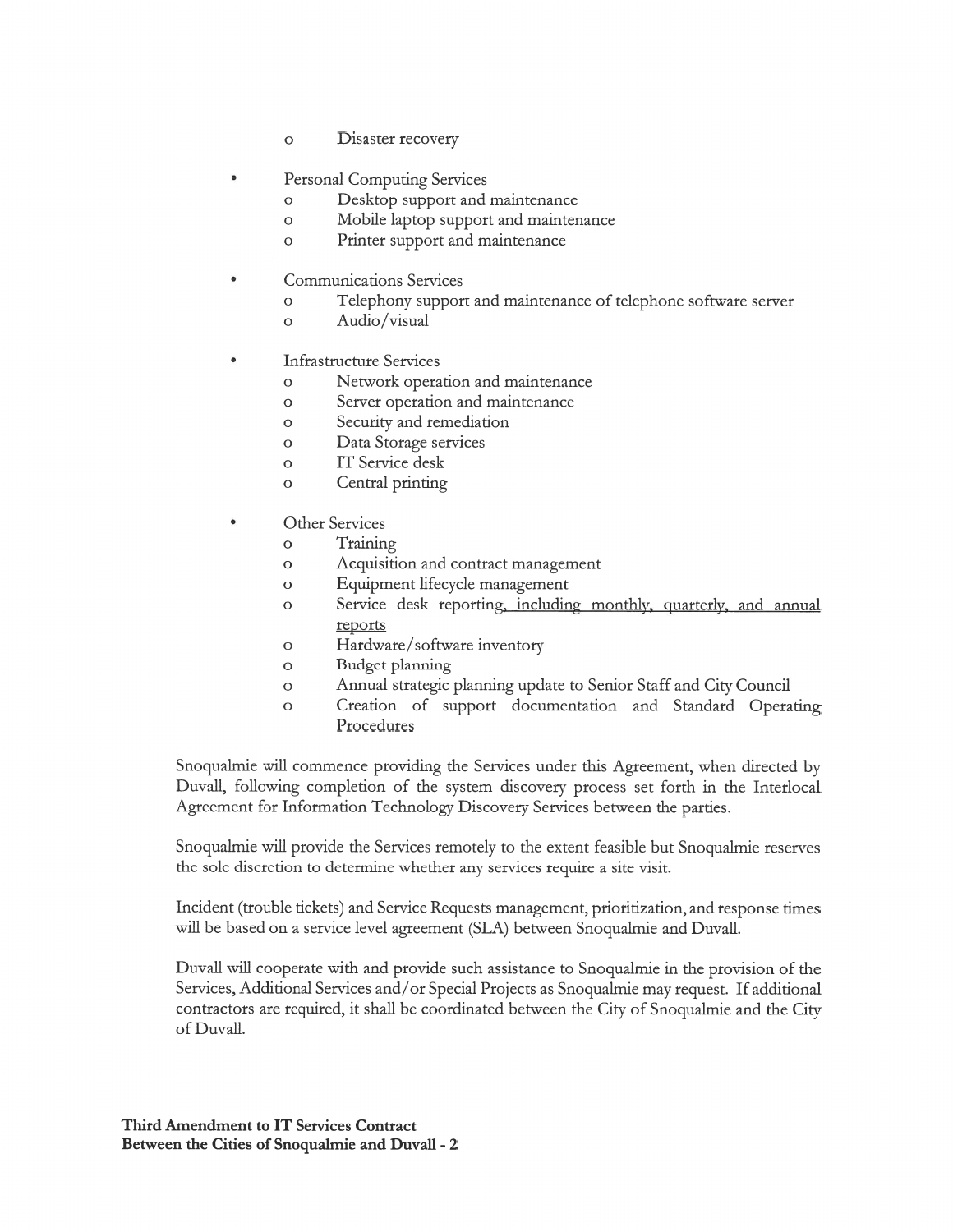Snoqualmie will provide the Services for approximately  $4200$  hours per month. Travel time shall not count towards the  $-1200$  hours per month of IT Services. If Duvall desires the Services be provided for additional hours, Snoqualmie may provide such Services in Snoqualmie's discretion, depending on contractor availability, Snoqualmie workload, and other factors. Services provided beyond 4200 hours per month, and time spent in travel between Snoqualmie and Duvall, shall be invoiced to Duvall all at the blended rate of 95.96 per hour for January 1, 2021 through December 31, 2021, and \$97.56 for January 1, 2022 through, December 31, 2022.

2. Compensation: Section <sup>4</sup> of the IT ILA ("Compensation") is hereby amended to read as follows:

During the Term, Duvall shall pay Snoqualmie the following amounts in equal monthly installments as full paymen<sup>t</sup> for the Services.

January 1, 2021 through December 31, 2021: \$19,192 January 1, 2022 through December 31, 2022: \$19,512

In addition, Duvall shall pay Snoqualmie on <sup>a</sup> monthly basis such additional amounts invoiced by Snoqualmie under Section <sup>2</sup> ("Services Provided") for Services provided in excess of 4-200 hours per month, and for time spen<sup>t</sup> traveling between Snoqualmie and Duvall.

During the Term, one (1) IT staff person shall be assigned Duvall City Hall as the primary duty station, and this IT staff person shall not be compensated for travel time between Snoqualmie and Duvall.

- 3. Work and Storage Space: A new Section 4.5 is hereby added to the IT ILA, to read as follows:
	- 4.5. Work and Storage Space. During the Term, Duvall shall provide at Duvall City Hall a desk and chair, computer and monitor, and such other work and storage space sufficient for one (1) IT staff person to provide the Services and to store Duvall IT assets not currently in use. The work and storage space shall be at least <sup>I</sup> 00 square feet, and be comparable in size and amenities to the work and storage space provided to City of Duvall employees.
- 4. IT ILA Remains in Full Force and Effect: Except as otherwise amended forth herein, all terms of the IT ILA dated April 11, 2014 and as subsequently amended between the City of Snoqualmie and the City of Duvall shall remain in full force and effect.
- 5. Severability: If any provision of this Agreement is held to be invalid or unenforceable the remaining provisions will continue in full force without being impaired or invalidated if both parties continue to receive the anticipated benefits of this agreement. The parties agree to replace an invalid provision with <sup>a</sup> valid provision that most closely approximates the intent and economic effect of the invalid provision.